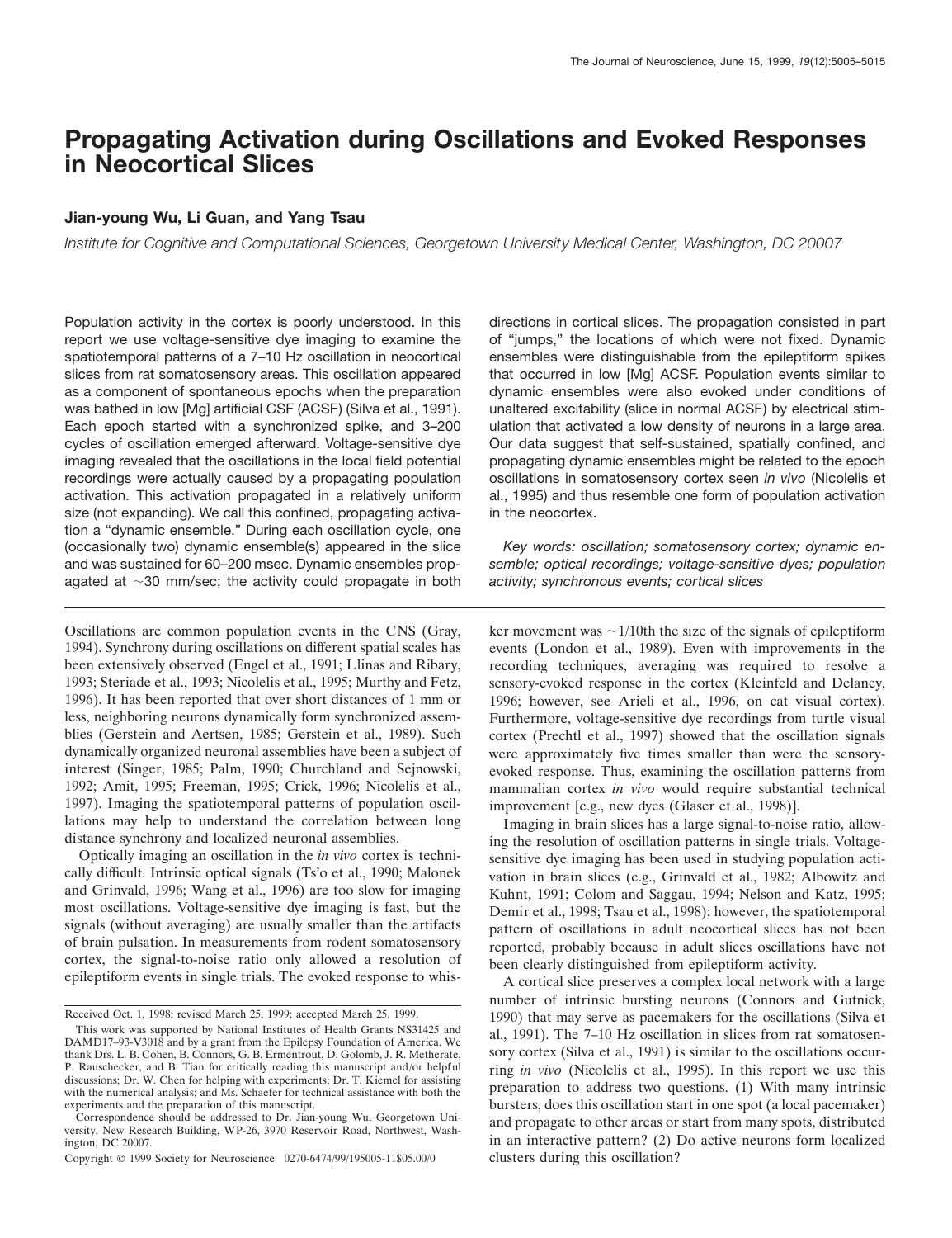

*Figure 1.* Apparatus for optical imaging. The slice preparation was continuously perfused with low [Mg] ACSF in a submerge chamber on the stage of a modified Leitz Orthoplan microscope (Wetzlar, Germany). The chamber and the perfusing solution were heated at 26°C. To reduce the vibration noise for optical recordings, we mounted the microscope on an air table and paused the perfusion during optical recording trials. We made absorption measurements using transmission illumination. Light from a halogen tungsten filament bulb (12 V; 100 W) was collected and illuminated the preparation through a  $705 \pm 60$  nm filter. The image was formed by a  $2.8 \times$  (NA, 0.05) objective. With this optical magnification, the six laminae of the cortex were projected to five rows of photodetectors (*lower right diagram*), and a 4-mm-wide cortical section was monitored by  $\sim$ 50 neighboring detectors. *RF*, Rhinal fissure; *WM*, white matter.

### **MATERIALS AND METHODS**

Cortical slices were harvested from postnatal day 21 to adult Sprague Dawley rats of both sexes. Following the National Institutes of Health guidelines, the animals were deeply anesthetized with halothane and quickly decapitated using a Stoelting small animal decapitator. The whole brain was moved into cold (0-4°C) artificial CSF (ACSF) containing (in mm): NaCl, 132; KCl, 3; CaCl<sub>2</sub>, 2; MgSO<sub>4</sub>, 2; NaH<sub>2</sub>PO<sub>4</sub>, 1.25; NaHCO3, 26; and dextrose 10, saturated with 95% O2/5% CO<sub>2</sub>, pH = 7.4. The brain was chilled in the cold ACSF for 90 sec before blocking and slicing.

The Paxinos and Watson (1986) stereotaxic atlas for rat brain was used to locate the cortical areas. The slicing angles were determined by the angles with which the brain was blocked. The tissue block was glued on a vibratome stage (752M Vibroslice; Campden Instruments, Sarasota, FL). Slices of 400  $\mu$ m thickness from somatosensory areas were obtained. The slices were then transferred into a holding chamber, immersed in ACSF, and oxygenated with 95% O2/5% CO<sub>2</sub> at room temperature for at least 2 hr. The slices were then perfused in ACSF containing the oxonol voltage-sensitive dye RH 479 [first synthesized by R. Hildesheim and A. Grinvald and kindly provided by Dr. L. Loew (University of Connecticut, Farmington, CT) as JPW 1131] at 0.02 mg/ml for 1 hr. The stained preparation was then perfused with dye-free ACSF at 29°C for 30 min before the measurements. Low [Mg] ACSF was used in some experiments. This ACSF was made with the same components and concentrations as the ACSF described above, but the concentration of MgSO4 was reduced from 2 to 0.1 mM.

Optical imaging was performed with a 124-element photodiode array (Centronics, Newbury Park, CA) at a frame rate of 1000 frames/sec (Fig. 1). A 2.8 $\times$  [numerical aperture (NA), 0.05] objective was used to project the image of the preparation to the array. On the array each detector

received light from a  $0.3 \times 0.3$  mm<sup>2</sup> area of the slice. The photocurrent of dye-related absorption signals (705 nm) from each photodetector was individually amplified through a two-stage amplifier system. The first stage of amplification performed a current-to-voltage conversion using a feedback resistor of  $1 \text{ M}\Omega$ . The signals were then amplified and filtered by a second stage amplifier before digitizing. This second stage provides a voltage gain of 200 or 2000, high-pass filtering with a 100 msec time constant, and a four-pole Bessel analog low-pass filter with a 300 Hz corner frequency. [The amplifiers are commercially available as Neuro-Plex systems (OptImaging, Fairfield, CT).] This parallel amplifier arrangement (Wu and Cohen, 1993) allows a low dark noise  $(10^{-6}$  of the illumination intensity), a large dynamic range (17–21 bits), and a fast sampling rate. The photocurrent on each diode was  $\sim$ 100 nA. The optical signal size (d*I*/*I*) for the oscillations was  $\sim 0.05-0.2\%$  (5–20  $\times$  $10^{-4}$ ). The signal-to-noise ratio at our light level was  $\sim$ 5 for oscillation signals, so that averaging was not necessary. Optical recording trials were 8–16 sec long; on each slice we record 4–10 trials (with a total exposure of  $\leq$ 150 sec). Phototoxicity was not a concern with this level of exposure time and intensity. [For additional details about the apparatus, see Wu et al. (1999).]

Glass micropipettes or tungsten lacquer-coated microelectrodes were used to sample local field potentials (LFPs) and the spiking of individual neurons simultaneously. Glass electrodes were made from borosilicate glass containing a capillary fiber (0.75 mm inner diameter; 1.0 mm outer diameter), were filled with 1 M NaCl, and had resistance ranging from 2 to 5 M $\Omega$ . In most experiments, the recording electrodes were placed in layer II of the cortex. Tips of electrodes were inserted  $\sim$ 100  $\mu$ m into the slice. LFP recordings were made with the use of two intracellular amplifiers (IE201; Warner Instrument Corporation, Hamden, CT). In some experiments, one electrode was used as a stimulus electrode when the amplifier probe was set to electrode input mode. Stimuli consisted of rectangular current pulses  $10-30$  V in amplitude and  $50-200$   $\mu$ sec in duration. Electrical recordings were digitized and stored concurrently with the optical images. For long-term electrical records, data were also stored on videotapes through a digital recorder (CRC VR-100) and then transferred to a personal computer (PC) for further analysis.

Signals from the photodiode array and electrodes were multiplexed and digitized with a DAP3200e/214 12-bit data acquisition board installed in a pentium PC and two multiplexer boards (Microstar Laboratories, Bellevue, WA) controlled by a program written in BASIC. Data were acquired and directly transferred into a hard drive.

The optical data were analyzed using the program NeuroPlex (A. Cohen and C. Falk; OptImaging). NeuroPlex displays the data in the form of traces for numerical analysis or pseudocolor images for visualizing the spatiotemporal pattern. The digitized data were further filtered by NeuroPlex, low-pass, 300 Hz (Butterworth) and high-pass, 1.2 Hz (RC filter) before displaying. The pseudocolor display was made using variable scaling and contour display. In the variable-scaling mode, the data from each diode are first normalized to their own maximum, and then each normalized data point is assigned a color according to a linear color scale ( $0 =$  deep blue and  $1 =$  red). This kind of scaling best preserves the timing information in the signals. The contour mode spatially low-pass filters the raw data, so that the areas of equal signal amplitude are assigned the same color, and the amplitude difference between neighboring diodes is interpolated; the pseudocolor maps are not displayed in discrete pixels.

Numerical analysis, fast Fourier transformation (FFT), and auto- and cross-correlation were performed using MatLab (Mathworks, Natick, MA).

#### **RESULTS**

In this report we examine dynamically organized, multineuronal ensemble activity during oscillations. We are interested in whether this kind of activity exists during a spontaneous oscillation and can also be evoked as an all-or-none event. Here we first examine spatiotemporal patterns of 7–10 Hz oscillations in rat somatosensory cortical slices and then explore whether similar activation can be evoked by specific methods of stimulation.

### **Optical signals of population oscillations**

The oscillations appear in cortical slices from the somatosensory areas as part of the spontaneous epochs that occur when the preparation is bathed in low [Mg] ACSF (Silva et al., 1991; Flint and Connors, 1996) (Fig. 2*A*). Each epoch started with a synchro-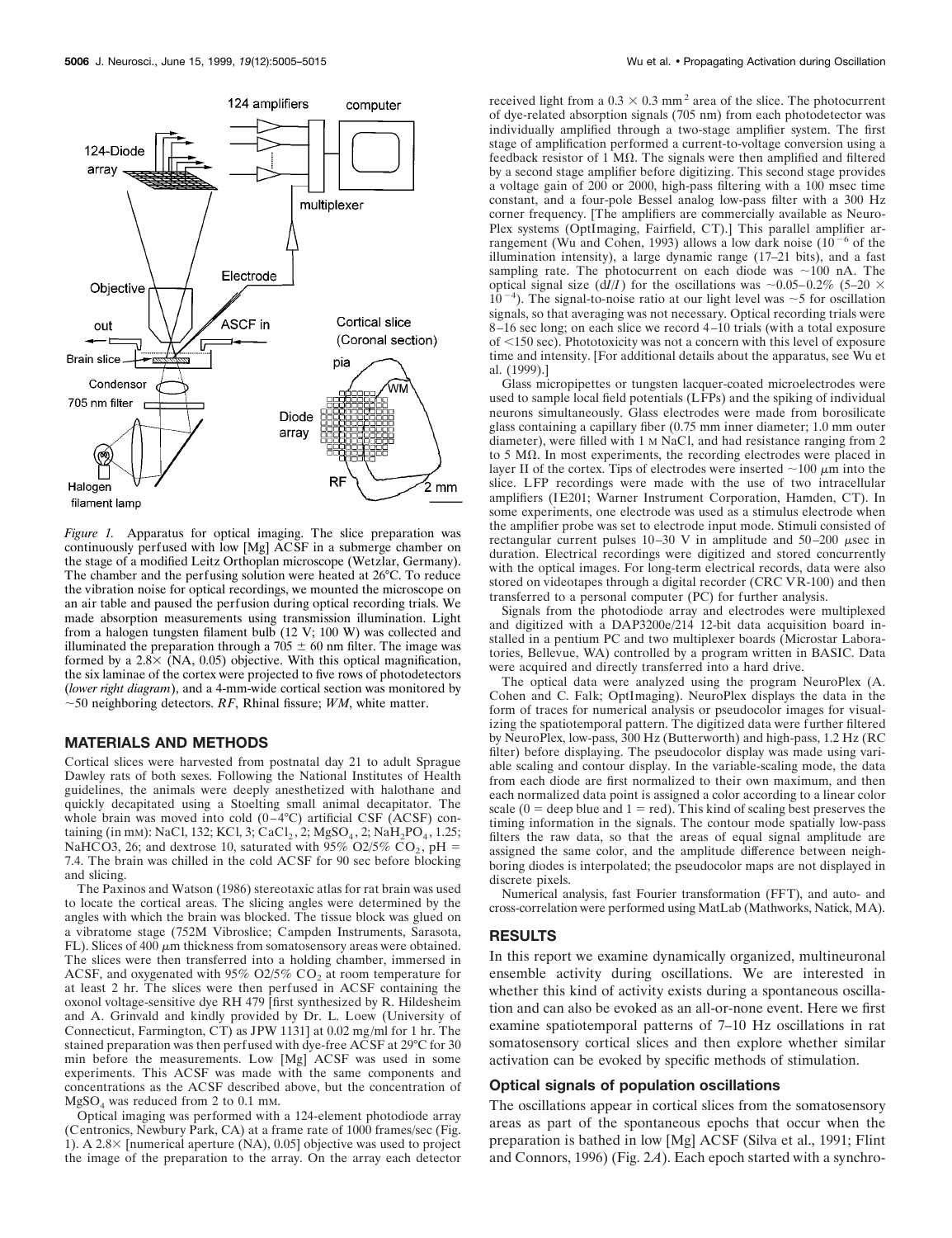

*Figure 2.* Epoch oscillations measured with an LFP electrode. *A*, When a cortical slice is perfused in low [Mg] ACSF, epochs of oscillations spontaneously occur. This recording is made by an electrode placed in cortical layer II, after 2 hr of perfusion in low  $[Mg]$  ACSF. *B*, An expanded display shows that an epoch started with a spontaneous synchronous spike and 7–10 Hz oscillations gradually emerged a few seconds later. In different preparations the epochs consisted of 3–200 cycles of oscillation. In all preparations tested (*n* > 50), all oscillations appeared in spontaneous epochs, and each epoch started with a synchronous spike. However, in seven preparations, there were only one or two oscillation cycles in each epoch. The number of oscillation cycles in each epoch appeared to increase the longer the interepoch intervals were.



*Figure 3.* Comparison of electrical (LFP) and voltage-sensitive dye signals. *A*, During oscillations, the LFP signals and optical signals from neighboring sites were highly correlated. The recording sites were  $\sim 0.5$  mm apart, and there was a small phase difference between the different locations. *B*, The cross-correlation between LFP signals and the two optical detectors was high during the oscillations.

nous spike, and oscillations emerged afterward (Fig. 2*B*). In each epoch there was a variable number (usually 3–200) of oscillation cycles. The low-amplitude peaks of oscillations appeared to emerge from low-amplitude, asynchronized activities. As the epoch progressed, the oscillation frequency gradually decreased while the amplitude increased (Fig. 2*B*). At 26°C, the frequency was 5–8 Hz.

We found that these LFP signals were highly correlated with the voltage-sensitive dye signals. When LFP and voltage-sensitive dye signals were simultaneously recorded, the waveform of LFP and optical detectors at nearby areas was similar and highly correlated (Fig. 3). The optical signals were wavelengthdependent, with a maximum signal (d*I*/*I*) at 705 nm and no signal at 670 nm. These are major features of the signal from RH 479, the oxonol voltage-sensitive dye. The amplitude of an optical signal is proportional to the depolarization of all the stained membranes under each detector (for review, see Wu and Cohen, 1993). These signals had a rapid time course and thus could not have come from other optical sources, such as activity-related intrinsic optical signals (Hochman et al., 1995; Malonek and Grinvald, 1996; Yuste et al., 1997; Peterson et al., 1998). These results indicate that the optical signals faithfully represent the

population neuronal activity, which allows us to examine this oscillation from many neighboring locations optically.

### **Spatial distribution of the oscillations**

In the measurement shown in Figure 4, a 4-mm-wide cortical slice was imaged (Fig.  $4A$ ), in which  $\sim$ 50 neighboring locations were recorded simultaneously (Fig. 4*A*,*B*). In these measurements we began an optical recording trial when an epoch occurred. In most of the preparations examined  $(n > 20)$ , all locations oscillated at the same overall frequency (Fig. 4*C*). To our surprise, the correlations between two locations did not decrease significantly with distance, although there were large phase shifts at a large distance (Fig. 5*A*). The correlation was better between two points within one vertical "beam" than between two points separated by the same distance but in a tangential direction (Fig. 5*B*), suggesting that cortical columns might serve as synchronized units during oscillations.

Autocorrelations of the signals from five locations (Fig. 5*B*) suggested that the entire preparation was dominated by one frequency. However, the autocorrelation peaks were no longer superimposed after two cycles in either direction from 0 time, indicating that there were slow variations in frequency at different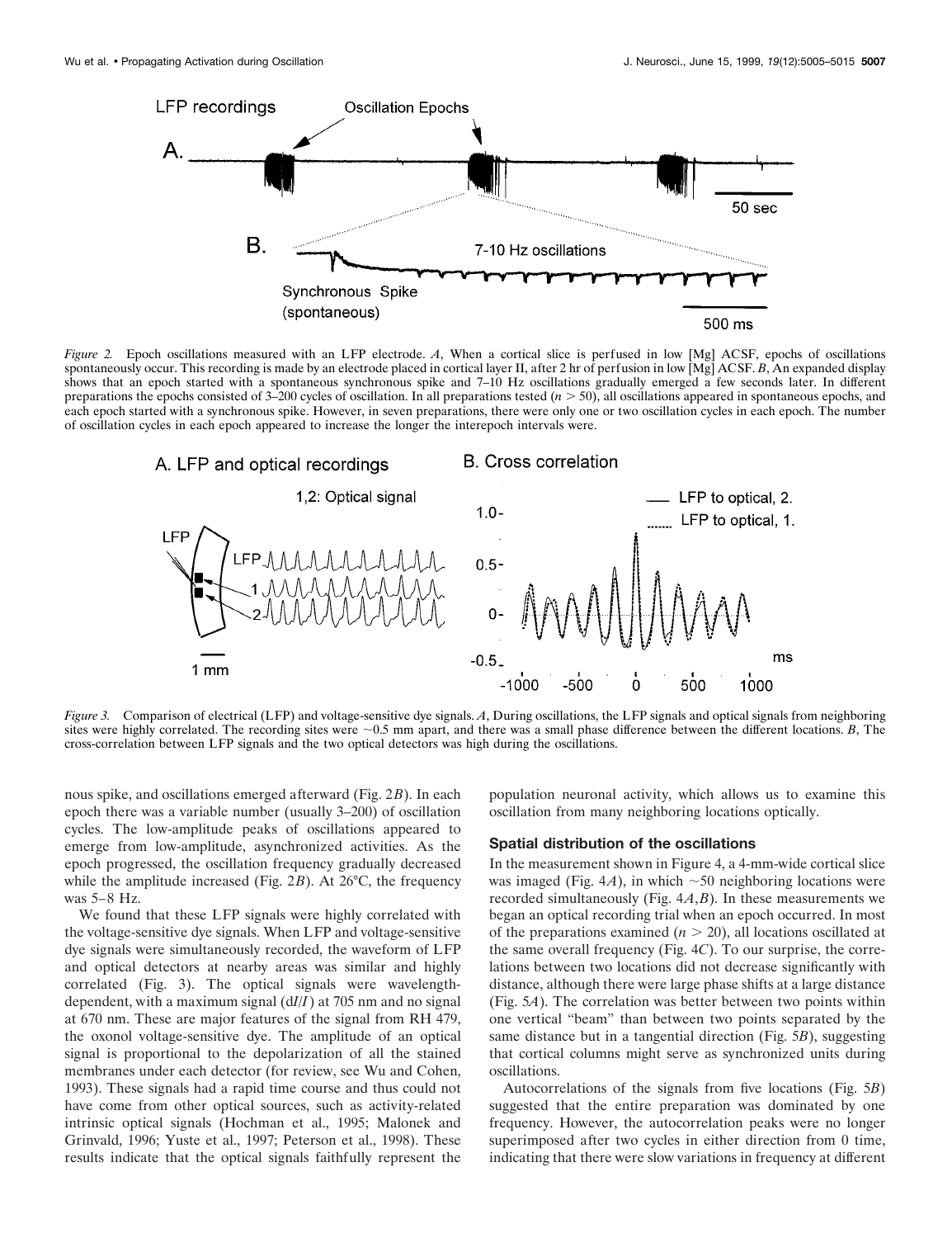

LFP-4 5 200 ms

*Figure 4.* Multiple site recording of the oscillations. A, A section of cortical slice (*Sm I* area) imaged by  $\sim$  50 neighboring photodetectors and one LFP electrode (in layer II). The imaging field was ~4.5 mm in diameter. *RF*, Rhinal fissure; *WM*, white matter. *B*, Selected recording *traces* from the sites (*solid squares* in *A*). Both electrical and optical signals were low-pass filtered at 300 Hz, and the amplitude of the *traces* has been normalized to emphasize the phase relationships. *C*, The power spectra of the data in *B*. The *gray trace* is the average of all individual FFTs, in which the major frequency peak was 6.2 Hz (at  $26^{\circ}$ C). A minor frequency peak ( $\sim$ 10.8 Hz) does not have a systematic representation in the raw data shown in *B*. This minor peak was also seen in *in vivo* LFP recordings (Nicolelis et al., 1995). This recording trial contained 16,000 frames of voltage-sensitive dye images. Subsequent figures (see Figs. 5–8) were made from selected sections of these same data.

locations (Fig. 5*B*). A plot of the time interval between sequential cycles at several locations (Fig. 6) indicated that for most cycles (*cycles 1–6*, *11–17*) the frequency variations were highly correlated at different locations. However, in addition to a general tendency to slow down at all locations, in 72 out of 105 of the epochs we found sudden changes in the cycle-to-cycle period that occurred simultaneously at different locations (as illustrated in Fig. 6, *cycles 7–10*). The correlations between different locations during this sudden change in frequency followed fixed patterns. The change appeared to occur first at one side of the preparation and moved to the other side in approximately two cycles. Although it is difficult to understand what is happening from the plot in Figure 6, the pseudocolor images from the same data set (Fig. 7*C*, *II*; see next section) offer a simple and elegant explanation for the sudden variation in frequency.

#### **Propagating activations during the oscillations**

The images derived from all the optical detectors revealed that the neurons activated during oscillations were not uniformly distributed over the slice. Instead, each oscillation peak appeared as a localized hot spot propagating across the cortex. In Figure 7 we made pseudocolor images based on the amplitude of the

voltage-sensitive dye signals, from three time sections (*I–III*) within one epoch. When the LFP recordings in Figure 7*B* are compared with the pseudocolor images in Figure 7*C*, it is obvious that each oscillation peak correlated to a propagating hot spot. In each oscillation cycle, when a hot spot passed by an LFP electrode (or an optical detector), a depolarization peak was detected. When many hot spots repeatedly passed a detector, a periodic depolarization was recorded that appeared as oscillations (Fig. 7*B*). Thus at each individual recording point, the activity could be defined as an oscillation by its periodicity in FFT and autocorrelations (Figs. 4*B*, 5*B*). However, the images of the same data set revealed propagating hot spots (Fig. 7*C*), suggesting that the periodicity is in part determined by the propagation velocity.

The shape of the hot spots varied somewhat from cycle to cycle of the oscillations, and no particular pattern was correlated with each individual preparation. It is difficult to determine accurately the physical size of a hot spot from the amplitude pseudocolor image. However, using the 50% isopotential lines of the contour map, we determined that the size of the spots was  $\sim 0.5$  mm wide in a tangential direction and encompassed all cortical layers. The spots were relatively similar in size but somewhat irregular in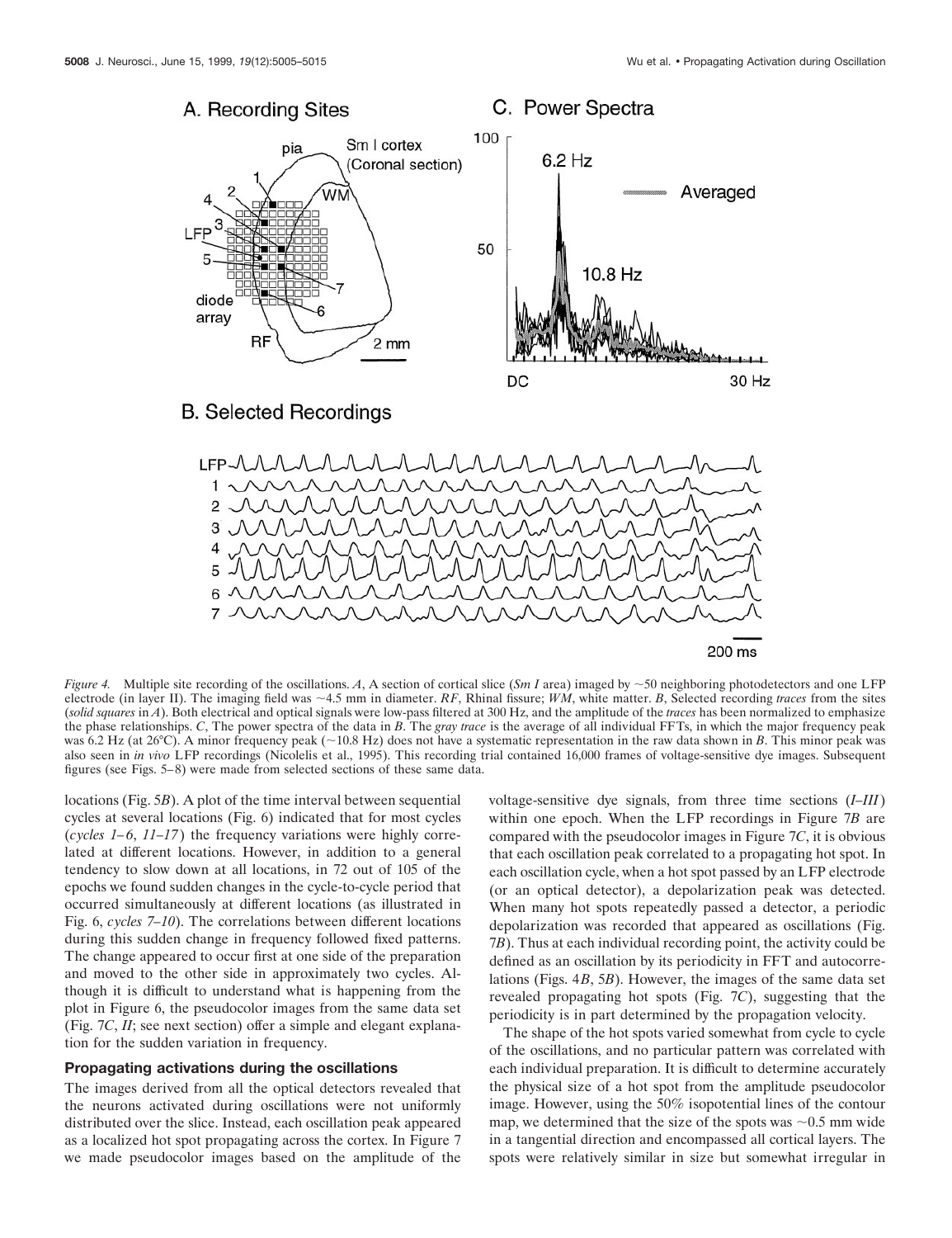# A. Cross-correlations

# I. Distant vs close  $1.0 -$ 1 and 2 (close) 1 and 3 (distant)  $0.5$  $0.0$ mm.  $-0.5 -1000$  $0.0$ 1000 ms II. Same column vs same layer 1 and  $2$  $1.0 2$  to  $3$



*Figure 5.* Auto- and cross-correlations. *A*, Cross-correlations. *I*, The amplitude of the correlations between the signals did not decrease significantly with distance. The *solid* and *dotted traces* are correlations between two detectors 800 and 3200  $\mu$ m apart, respectively. *II*, Signals from the same column (*detectors 2*, *3*) have a somewhat larger correlation (*dotted trace*) than do the signals from the same layer but different columns (*detectors 1*, *2*; *solid trace*). *B*, Autocorrelations of oscillation signals at five different locations ( *filled rectangles*). At different locations, phase variations appear in outside peaks. The overall frequency was 6.2 Hz.

shape (Fig. 7). The cycle-to-cycle variability of the shape and size suggested that these propagating hot spots were most likely dynamically organized. The hot spots were seen in the slices with different slicing angles from the barrel cortex. The isopotential contour did not appear to be correlated to the barrel patterns, suggesting that the activity is likely to be organized by distributed intracortical connections. Because the hot spots are likely to be dynamically organized and they are not a classical stationary oscillation, we give them the name "dynamic ensembles" to describe this propagating activation and to distinguish it from other kinds of population activity.

### **Propagation, collisions, and jumps of dynamic ensembles**

For each cycle of an oscillation, one and occasionally two dynamic ensembles emerged and propagated away. The overall propaga-



*Figure 6.* Variations in the cycle period at different locations. The cycle-to-cycle periodicity has sudden changes in some cycles (at *cycles 7–10* in this epoch). At different locations the changes are in different directions. These kinds of sudden changes were very common. We examined 105 epochs from four preparations, and the sudden changes were found in 72 epochs.

tion velocity was  $30 \pm 10$  mm/sec (mean  $\pm$  SD;  $n = 15$ ; at 26°C), and the distance traveled was usually larger than the field that was imaged (i.e.,  $>5$  mm). In a brain slice only two propagation directions are possible. A consecutive series of dynamic ensembles usually propagated in the same direction;  $97\%$  ( $n = 200$ ) kept the same direction as their predecessor. However, the propagating direction was not fixed. The direction could reverse in the middle of an oscillation epoch (Fig. 7*B*,*C*, *I*, *III*). When two dynamic ensembles emerged simultaneously at different locations, they sometimes propagated toward each other, resulting in collision and annihilation of the activity (Fig. 7*B*,*C*, *II*). These collisions and changes in propagation direction explain why the oscillation frequencies varied drastically in the middle of some epochs (Fig. 6, *cycles 7–10*).

The propagation of excitation in cortical tissue often contains abrupt changes or "jumps" (Chervin et al., 1988; Wadman and Gutnick, 1993). We used the isopotential contour lines of the dynamic ensembles to examine variations in the propagation velocity. We found that the traveling course of each dynamic ensemble often had several jumps (Fig. 8*B*, *arrows*) that appeared as a rapid progression of the front edge of the isopotential contour line within a few milliseconds (Fig. 8*A*), followed by rapid withdrawal of the back edge (data not shown). Although the pattern of horizontal intracortical connections may be important in the propagation velocity of an excitation wave (Chervin et al., 1988; Wadman and Gutnick, 1993; Golomb and Amitai, 1997), in our data the locations of the jumps appeared to vary for each dynamic ensemble (Fig. 8*A*, *I–III*). It is thus more likely that the jumps in our image are dynamically distributed and not determined by the intracortical connectivity patterns.

### **Neuronal activity within a dynamic ensemble**

The density of active neurons in a dynamic ensemble can be estimated by the amplitude of voltage-sensitive dye signals. A maximum response evoked by an electrical shock around the tip of a stimulating electrode was used as a standard of "maximum activation" of a neuron population. We assume that the majority of neurons near the electrode were simultaneously (within 1 msec) activated, orthodromically or antidromically, by the shock. The amplitude of the optical signal of a dynamic ensemble was measured from the same field of view and was 5–7% of the amplitude of maximum activation. This suggested a low-firing probability within a dynamic ensemble.

The low-firing probability in a dynamic ensemble is further confirmed by extracellular, multiunit recordings that directly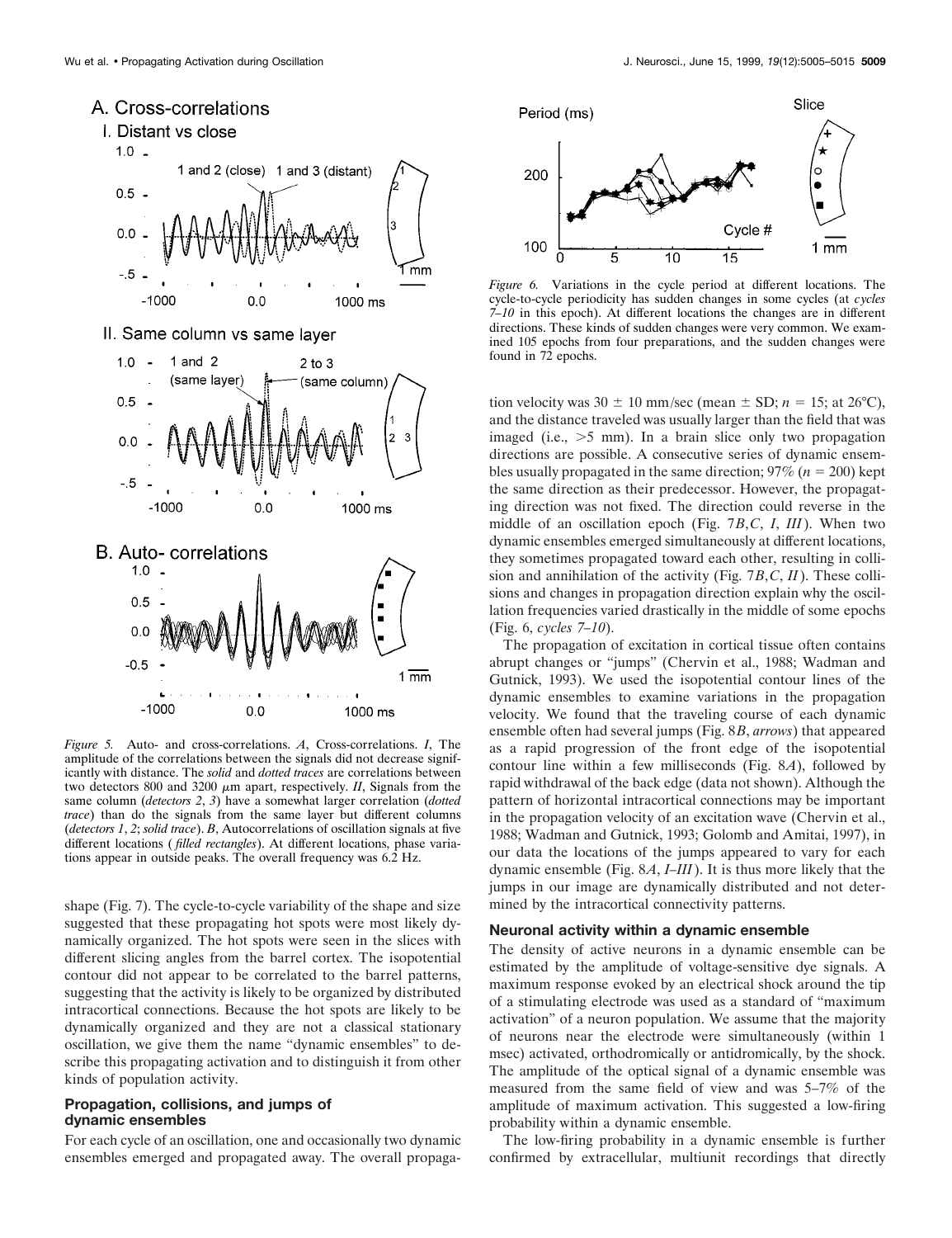

*Figure 7.* Propagating activation during the oscillations. *A*, The recording arrangement for the data in *B* and *C*. *RF*, Rhinal fissure. *B*, Raw data from the LFP electrode and six optical detectors. Three sections from these data (*I*, *II*, *III*) are displayed in the *pseudocolor images* in *C*. *C*, *Pseudocolor images* from the three selected sections *I*, *II*, and *III* in *B* displayed at 10 msec/frame. In the images *warm colors* represent a larger depolarization. *I*, During each cycle of oscillation, one dynamic ensemble emerged and traveled across the field of view. Three dynamic ensembles appeared in this section and moved *upward* across the field of view. When they moved past the *LFP* electrode, a cycle of oscillation was detected on the electrode (*black trace* in *B*). *II*, Later (0.5 sec), two dynamic ensembles appeared simultaneously (at the *top* and *bottom* of the field of view) and collided near the *center*. Two sequential collision events occurred during period *II*. These collisions generated the dramatic change in oscillation frequency seen in Figure 6. Activity was quickly annihilated after the collisions. *III*, After the collisions in period *II*, the propagation direction of the ensembles was reversed. The dynamic ensembles emerged from the *top* of the field of view and traveled *downward*. In all eight preparations imaged, the oscillations appeared as propagating activation—dynamic ensembles. The physical size of dynamic ensembles was estimated by the *isopotential contour lines* in the *pseudocolor display* and was  $\sim$ 0.5 mm wide in the tangential direction.

measure the spiking density within a dynamic ensemble. One electrode can usually distinguish spikes from two to three neurons near its tip by the amplitude of the spikes. When a dynamic ensemble was passing by the region of the electrode, the neurons sampled by the electrode only fired one to three spikes [from two preparations,  $50+$  dynamic ensembles (J.-Y. Wu and L. Guan, unpublished observation)]. The same electrode could record many more spikes during the synchronous spike occurring at the beginning of an oscillation epoch. This showed that the electrode was able to detect the spikes from many neurons but only a few fired during each dynamic ensemble.

From limited multiunit recordings, we did not find spikes correlated in a millisecond time domain even though the two neurons were physically close to each other. This is consistent with the optical images because correlated firing of a large number of

neurons in the millisecond domain would have generated a sharp spike in the optical signal.

## **Distinguishing dynamic ensembles from epileptiform events**

We attempted to use voltage-sensitive dye imaging to distinguish dynamic ensembles from epileptiform events. The synchronous spike at the beginning of each oscillation epoch (Fig. 2*B*) had characteristics of epileptiform events in brain slices bathed in low [Mg] (Anderson et al., 1986; Zhang et al., 1996). This allowed us a direct comparison of the two different events in the same preparation. The synchronous spikes and dynamic ensembles appeared different in several ways. First, the synchronous spike appeared in the imaging as a spreading of an excitation wave, starting from a small initiation site and expanding to the entire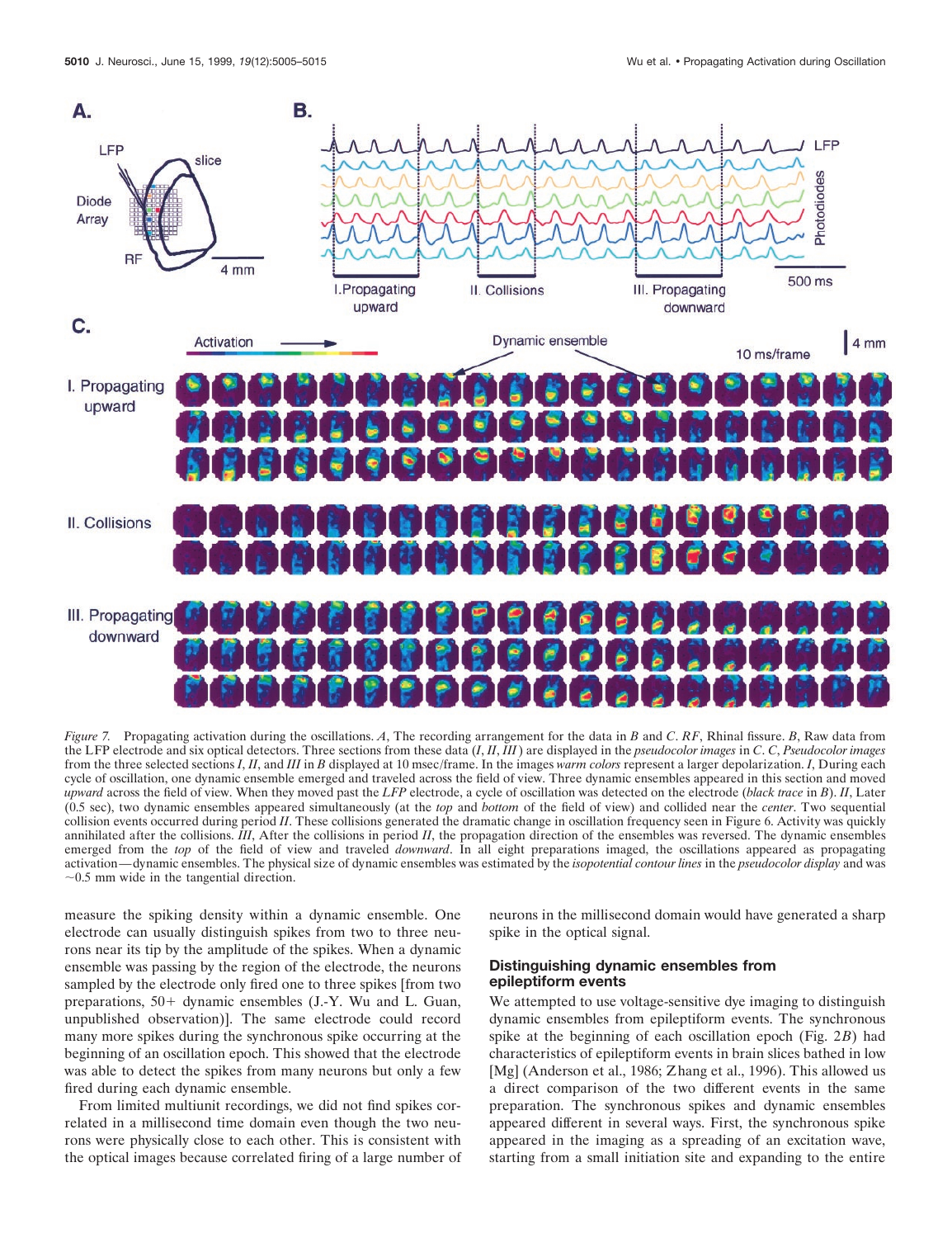# A. Front edge contour for three ensembles



**B.** Propagating velocity



*Figure 8.* Details of the propagation of dynamic ensembles. *A*, The front edge contours of three dynamic ensembles are shown every 2 msec. The *wide gaps* between the *contour lines* suggest a sudden increase in propagating velocity. *I*, *II*, Two consecutive dynamic ensembles jumped at similar (but not identical) locations. *III*, A dynamic ensemble that emerged 1 sec later had quite different jump locations. *B*, The propagation velocity of the three dynamic ensembles (measured at cortical layer II) is shown. The overall velocities are 36, 29, and 21 mm/sec, composed of jumps (*arrows*) and slow propagation. We have examined the front edge contours from 10 dynamic ensembles from three preparations; the dynamically distributed jumps were seen in all 10.

preparation (Fig. 9*B*, *top four images*). This pattern is similar to the imaging of epileptiform events described previously (Sutor et al., 1994; Albowitz and Kuhnt, 1995; Jackson and Scharfman, 1996; Tsau et al., 1998, 1999). In contrast, the activation of a dynamic ensemble was cohesive (not expanding), its physical size remaining relatively constant during propagation (Figs. 7*C*, 9*B*, *bottom row*). Second, the amplitude of the dye signal of the synchronous spike was 5–20 times larger than that of dynamic ensembles (Fig. 9*A*), suggesting that the former had a higher density of active neurons. This is consistent with the extracellular electrode recordings, which showed that a synchronous spike had many more spikes than did a dynamic ensemble (data not shown). Third, epileptiform events generated a large peak in the intrinsic optical signal that was slow and wavelength independent (Fig. 9*A*, *right*) (see also Grinvald et al., 1986; Hochman et al., 1995; Yuste et al., 1997; Pazdalski et al., 1998). With dynamic ensembles this intrinsic signal was much smaller. Finally, epileptiform events and dynamic ensembles had different refractory periods. The former could not be evoked by an electrical stimulus applied at a rate higher than four times per minute, and the latter occurred at  $5-8$ Hz at 26°C.

### **Evoking dynamic ensembles in normal ACSF**

We attempted to show that a dynamic ensemble is an activity related to the intrinsic cortical circuits rather than a phenomenon only appearing during low [Mg] oscillations. We attempted to evoke dynamic ensembles when the cortical slice was bathed in normal ACSF, in which the neuronal network is not in a hyperexcitable condition. It is well known that in normal ACSF, the duration of a "passive" evoked response in the cortical slice is short [5–20 msec (Chagnac-Amitai and Connors, 1989)] and not self-sustaining. We propose, however, that with different ways of activating the cortical network, the excitation and inhibition balance may be altered, which would sustain the long-lasting activations of dynamic ensembles.

We used two kinds of electrical stimulation to evoke population activation in slices bathed in normal ACSF: (1) a conventional thin coaxial electrode, which evoked a high density of coactivation in a small area and which almost always elicited passive short-lasting evoked responses, and (2) a large tip single-pole electrode placed  $100-300 \mu m$  above the tissue surface, which produced an electrical field over a large area, including all cortical layers (Fig. 10*A*). With this single-pole electrode, the area of activation and the density of activated neurons can be independently adjusted by changing the distance between the electrode and the tissue surface and by using different stimulus intensities. We can thus obtain a low level of activation (0.3–3 times the LFP response threshold) in a large area (1–2 mm in diameter). With this electrode and proper stimulus intensities, the evoked activity developed into long-lasting, propagating activations. In four preparations we delivered weak electrical stimuli at an interstimulus interval of 30 sec, and an LFP recording was used to detect the long-lasting population events (Fig. 10*B*, *traces II*, *III*). The optimum stimulus intensity was  $\sim 0.5-0.7$  of the passive LFP response threshold. With an optimum stimulation intensity,  $>90\%$ of the stimuli evoked these long-lasting events. Increasing the stimulus intensity dramatically reduced the probability of inducing dynamic ensembles. When the intensity was increased by  $20\%$ , only  $\sim$ 40% of evoked activations became long-lasting; other responses were brief (Fig. 10*B*, *trace I*). Although the duration of the events varied from trial to trial, it was obvious that the activity was an all-or-none event. These data suggested that the longlasting events are self-sustained population activations, which can be evoked in a cortical network with unaltered excitability.

Optical imaging confirmed that these long-lasting events were similar to the dynamic ensembles in their size, shape, and active neuron density (Fig. 10*C*). Optical imaging also showed that the long-lasting activity always emerged in a location 1–2 mm away from the center of the stimulation point and in most of the cases 20–50 msec after the stimulus. This further suggested that the long-lasting events were dynamically organized by the cortical network and not a passive activation resulting from the electrical stimulus. On the basis of these observations, we extend our definition of dynamic ensembles to include both spontaneous and evoked population events sustained by the intrinsic cortical circuits that are dynamically organized and self-sustaining and have a low density of active neurons.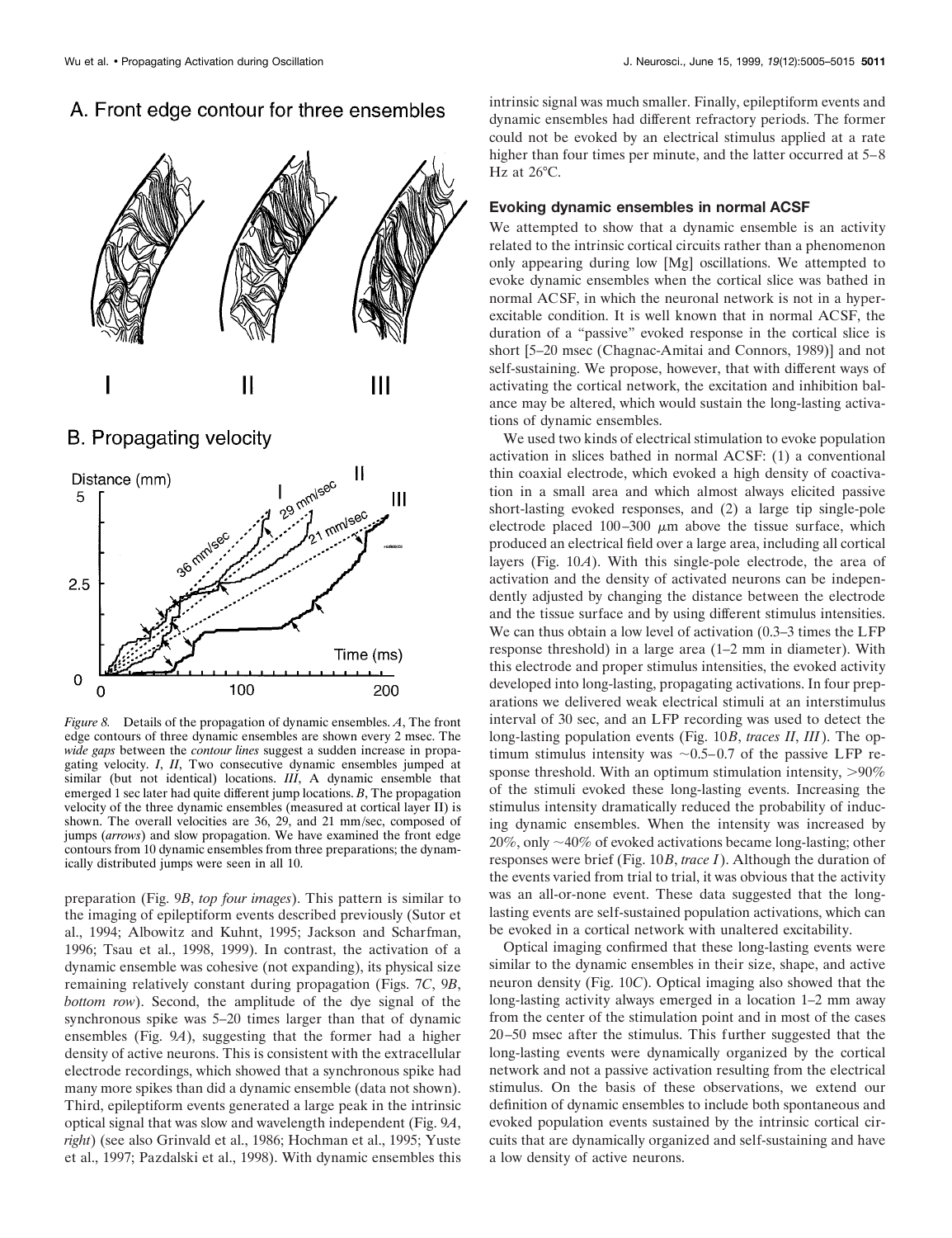# A. Difference in optical signals

*Figure 9.* Dynamic ensembles are different from epileptiform events. *A*, *Left*, *Middle*, The epileptiform event was 10 times larger in dye signal amplitude (705 nm absorption) than were the dynamic ensembles (which are seen as an oscillation in one detector). Intrinsic optical signal also appears at 705 nm, but with a much slower temporal course. We used high-pass filters (both analog and digital, with the RC time constant of 0.1 sec) to emphasize the voltagesensitive dye signals in these two *panels*. *Right*, The intrinsic optical signal of an epoch is shown. The signal is much larger and slower than are those on the *left* and in the *middle*. These were the same data shown on the *left* but displayed with a minimum high-pass filter and different time and gain scales. We examined three preparations in white light in which voltage-sensitive dye signals were undetectable. In these conditions the intrinsic optical signals were the same as that shown on the *right*. *B*, *Top row*, An epileptiform event was evoked by an electrical stimulus (*Stim*) at the *center* of the field of view (see *diagram* on the *right*). This event expanded to the entire field of view in  $\sim$ 30 msec. *Bottom Row*, A dynamic ensemble emerged from the same cortical area (same field of view, 7 sec later) and remained cohesive for at least 80 msec. The *two rows* are displayed with different *pseudocolor scales* to show the propagation of both events.

# *WAAMA*  $0.01%$  $0.4%$ 200<sub>ms</sub> 1 sec dynamic ensembles, Epileptiform, Epileptiform, dye signal dye signal intrinsic signal

# B. Difference in propagation pattern



## **DISCUSSION**

In this report we have characterized the population activation during 7–10 Hz oscillations. We also found that similar activity could be elicited in conditions of normal excitability (slice in normal ACSF). We name this dynamically organized, selfsustaining, and propagating activation dynamic ensembles.

### **Dynamic ensembles and population oscillations**

We have demonstrated that the same population events can be described either as oscillations at an individual location (measured optically or with electrodes) or as propagating dynamic ensembles (measured by imaging) (Figs. 7, 10*B*). The ubiquitous existence of oscillations (Tank et al., 1994; Singer and Gray, 1995) and the link between population oscillations and dynamic ensembles raise the possibility that dynamic ensembles might be a common form of population event in the neocortical neuronal network.

Slice preparations from different parts of the brain often have an oscillation frequency that is similar to those found *in vivo*. These oscillations include 6–10 Hz spindles in the thalamus (Bal et al., 1995; Kim et al., 1995), 7–10 Hz in somatosensory cortex (Silva et al., 1991) (this paper), 20–80 Hz in auditory cortex (Metherate and Cruikshank, 1999), 10–50 Hz in other parts of the neocortex (Llinas et al., 1991), and 40 Hz in the hippocampus (Whittington et al., 1995). In a few slice preparations, the spatiotemporal patterns of oscillations have been examined. Field potential measurements from ferret thalamus slices indicated that the 5–10 Hz spindle oscillations also appear as propagating waves (Kim et al., 1995). These thalamic spindle waves had a similar frequency but propagated 10 times slower than did the dynamic ensembles we have seen in the cortex. Because propagation velocity determines the wavelength or distance between dynamic ensembles, it would be interesting to compare the images of oscillation waves generated by different mechanisms, e.g., "lurching" thalamic spindle versus "continuous" cortical waves (Golomb et al., 1996; Rinzel et al., 1998). This would allow us to examine whether dynamic ensembles are of more general occurrence in different local circuits.

Imaging of *in vivo* oscillations has shown that they also appeared as propagating excitation waves (Delaney et al., 1994; Kleinfeld et al., 1994; Lam, 1997; Prechtl et al., 1997). The rostral oscillation in turtle olfactory bulb has a simple propagating pattern (Y.-W. Lam, L. B. Cohen, M. Wachowiak, and M. R. Zochowski, unpublished observations), which is strikingly similar to our *in vitro* observations. At each cycle of the rostral oscillation, a "blob" of activation emerged from one location and propagated with a certain velocity and direction in the bulb. The physical size, active neuron density, and propagation velocity of the blob were very similar to those of the dynamic ensembles that we observed in cortical slices. Visually induced oscillations in turtle cortex have multiple frequency domains, with propagating blobs representing each frequency domain (Prechtl et al., 1997). Oscillations in the somatosensory cortex of behaving rats (7–10 Hz) are also organized in epochs during whisking, and the oscillations also appear as traveling waves (Nicolelis et al., 1995). Unfortunately, descriptions of the spatial pattern of *in vivo* oscil-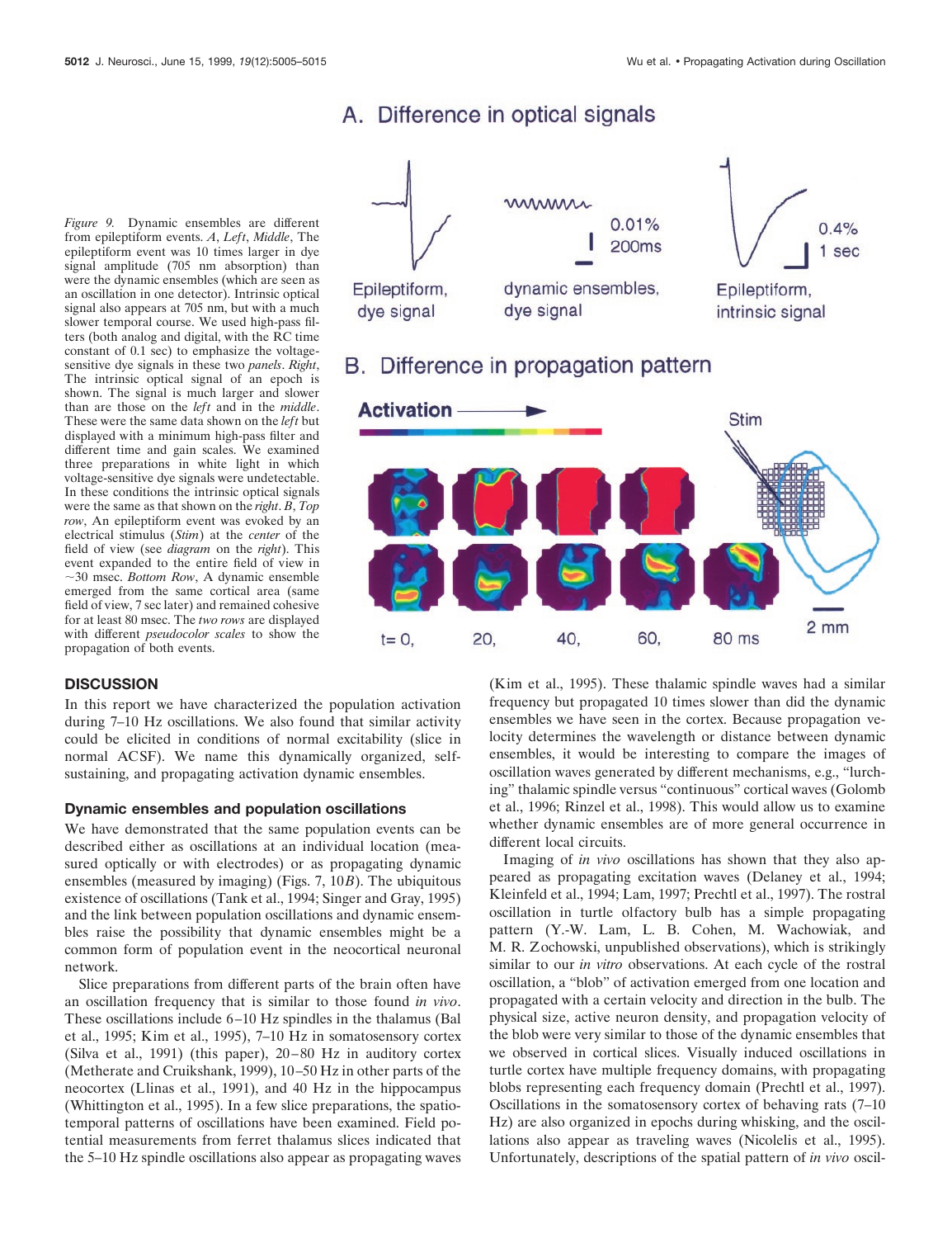

B. Passive(I) and Long-lasting(II and III) responses (in LFP)



*Figure 10.* Dynamic ensembles evoked in normal ACSF. *A*, Schematic diagram of a single-pole electrode placed above the slice is shown. This stimulation method can evoke a low density of activated neurons distributed in a large area including several cortical layers. The intensity and the size of the area can be independently controlled by adjusting stimulation voltage and the distance between the electrode and the slice. *B*, Long-lasting response in local field potential evoked by weak electrical shocks is shown. In this preparation an electrode was placed on top of layer IV,  $\sim$ 80  $\mu$ m above the preparation. The interstimulus interval was 30 sec. *Trace I*, With stimulus intensity of 7 V (duration  $=$ 0.05 msec, for all stimuli), just above the threshold of the passive LFP response, a passive response (short and more synchronized) was evoked. *Traces II*, *III*, With intensity reduced to 3 V, long-lasting activity was evoked. The long-lasting responses were allor-none events. In this preparation,  $98\%$  ( $n =$ 120) of 3 V stimuli evoked a long-lasting response. When the stimulus was increased to 5.5 V,  $\sim$  60% of the stimuli failed to evoke a long-lasting response. At 7 V, all the stimuli  $(n = 20)$  evoked the passive response (*trace I*). *Traces II* and *III* are consecutive trials, illustrating the variation of the long-lasting response. *C*, The long-lasting response was spatially confined (not expanding) and propagating, similar to dynamic ensembles (Fig. 7). A weak electrical shock ( $\sim$ 10 V  $\times$  0.05 msec) from an electrode placed 100  $\mu$ m above the preparation [at the *upper right corner* of the image field (see *diagram* on the *left*)] induced activity over a large area including all layers (*Stim image* on the *left*). Seven milliseconds later, a long-lasting, propagating activation emerged next to the area activated by the stimulus (*second image* from the *left*). This activity had an amplitude that was similar to that of the dynamic ensembles observed during 7–10 Hz oscillations (e.g., Fig. 7). The activity remained cohesive for  $\sim$ 40

msec and propagated *downward* in the image field. The slice was perfused in normal ACSF, and the optical signal had a small amplitude compared with that of an epileptiform spike. Note the propagation velocity was  $\sim 6-10$  mm/sec ( $n = 10$ , measured from 2 preparations), significantly slower than the propagation during oscillations. *Stim*, Stimulus.

lations have been limited because no imaging data from mammalian cortex have been available.

Going from an intact cortex to a cortical slice is a significant reduction from a large three-dimensional cortical network to a relatively small and virtually two-dimensional network. This reduces the number of possible initiators of oscillations and the connections between them. Thus a propagating wave would encounter fewer interactions with activation initiated by other initiators. The propagation of spindle waves in thalamic slices (Kim et al., 1995) might have much fewer collisions than in the intact thalamus (Contreras et al., 1997). Thus our images of dynamic ensembles might only present a simplified situation of oscillatory events *in vivo*.

Population oscillations have been proposed to serve as a timing signal (von der Malsburg, 1985; Singer, 1993), as referencecarrying waves for temporal coding (Hopfield, 1995) or for arousal or attention (Steriade et al., 1991; MacKay and Mendonca, 1995; Munk et al., 1996). Our data showed that during oscillations different locations were activated sequentially as dynamic ensembles propagated. This presents questions about the

definition of synchrony in the hundred millisecond time domain and how such synchrony is used for cortical processing.

# **Dynamic ensembles and cortical neuronal organization**

The interaction between cortical cellular organization (e.g., columns) and propagating dynamic ensembles remains to be explored. Our data suggested that the correlation within a cortical column is better than that between neighboring columns (Fig. 5). It might be speculated that a dynamic ensemble consists of activity in one or several cortical columns and that this activity jumps from one column to another. However, we noticed that the propagation patterns of the dynamic ensembles (Fig. 8) were not consistent with the speculation that dynamic ensembles jump from barrel to barrel. Also, in tangential slices from the somatosensory areas, we could not find a correlation between the activity of dynamic ensembles and the whisker barrels (Wu and Guan, unpublished observation). [Chervin et al. (1988) also found no correlation between barrel patterns and propagation jumps.] These observations suggested that dynamic ensembles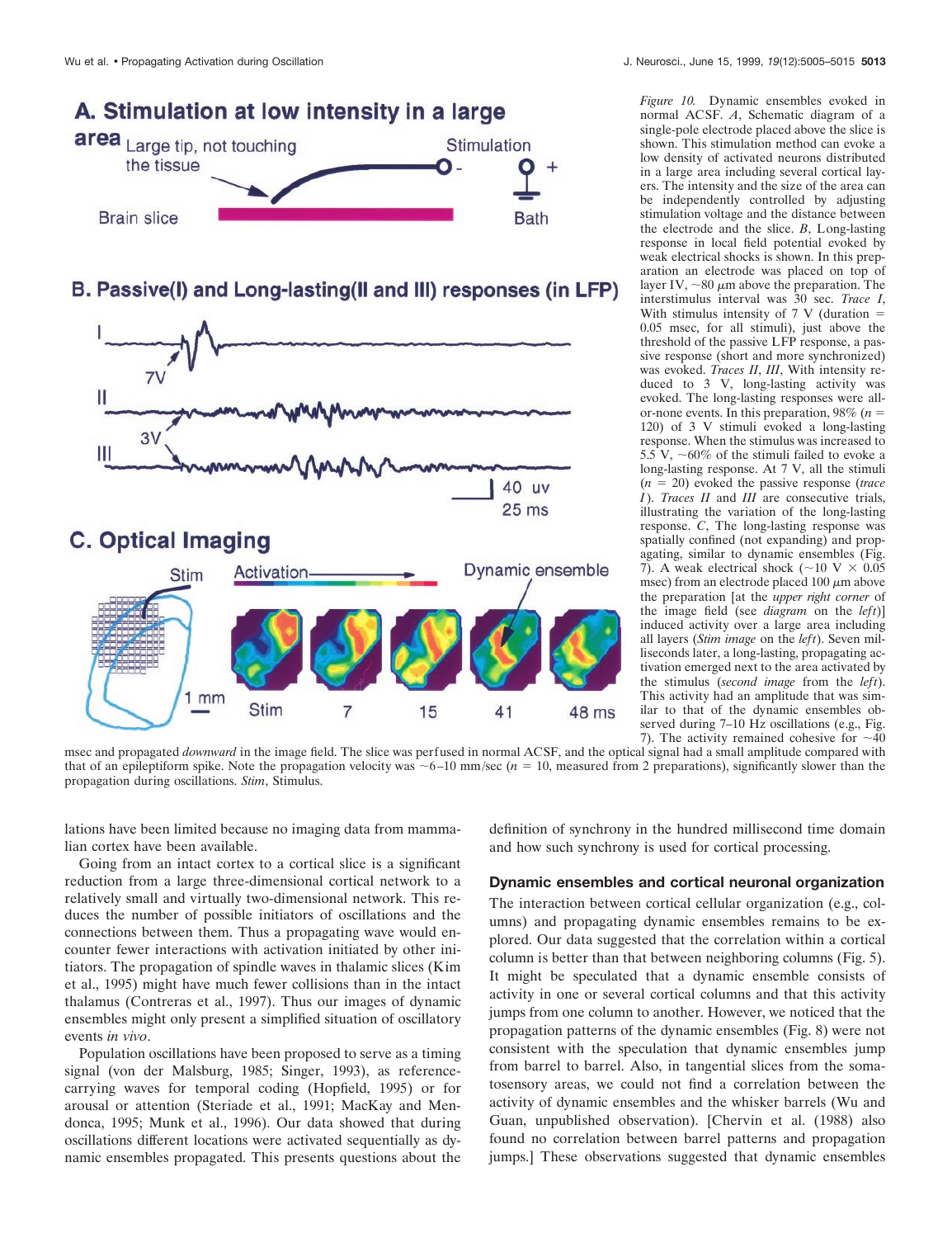were more likely to be organized by intrinsic (local) circuits rather than by afferent-related cellular organizations.

The organization of intrinsic circuits in the neocortex is relatively similar in different areas (Shepherd, 1988; Douglas and Martin, 1990). This similarity [the "canonical" circuit (Douglas and Martin, 1990)] suggests universal rules for organizing local population activation in different cortices. As a continuation of this work, it would be interesting to compare oscillations and evoked population events in different cortical areas, to test whether dynamic ensembles can be evoked in all cortical tissues.

### **The nature of activation in a dynamic ensemble**

We estimate that a dynamic ensemble has only  $\sim$  5–7% of the maximum activation of the cortical network. The voltagesensitive dye signals come from a combination of spikes and synaptic potentials. If we assume that our signals were a linear summation of spikes and synaptic potentials in the population (Wu and Cohen, 1993), then one spike (100 mV) of 1 neuron would contribute equally with 10 neurons that have a 10 mV depolarization. At one extreme, we could assume that all signals were contributed by spikes, so that 5–7% of the total population was firing simultaneously in each sampling period. Thus during the 200 msec duration of a dynamic ensemble, each activated neuron would fire  $\sim$ 10 times. However, extracellular unit recordings revealed that each neuron only fired one or two spikes. Therefore it seems likely that subthreshold depolarizations of many cells are an important contributor to the dynamic ensemble signals. We thus speculate that a dynamic ensemble is organized as a domain of moderately depolarized neurons in which some neurons will increase their firing probability to reach one to two spikes per event. This kind of organization is similar to the spontaneous population coactivation observed in developing cortex (Yuste et al., 1992) and retina (Wong et al., 1995; Feller et al., 1997).

### **Self-sustainability: functional significance**

The activation of dynamic ensembles lasted much longer than an ordinary evoked response. We considered this activation to be self-sustaining, i.e., sustaining a certain level of activity in the cortex without afferent input. We hypothesize that selfsustainability is a population property of a reciprocally activating neuronal network. The development of a dynamic ensemble might follow certain population rules, e.g., depend on the size of the activation, the density of active neurons in the area, and the temporal pattern of the input (cf. Golomb and Amitai, 1997). In this report we evoked long-lasting activity by activating a low density of neurons in a large area involving all cortical layers (Fig. 10). The all-or-none nature of a population response supports our speculation that the activity is self-sustained. This kind of longlasting evoked response can also be evoked by stimulating thalamocortical afferents (Metherate and Cruikshank, 1999).

How dynamic ensembles interact with evoked events remains to be explored. In intact brain, dynamic ensembles may be evoked by sensory input or emerge during evoked oscillations. This would allow spatial interactions between different ensembles and temporal interactions between concurrent input and dynamic ensembles evoked by previous input. Self-sustained activity in dynamic ensembles may provide an uneven local excitability, in which the same input may elicit a higher (or lower) population firing rate within an ensemble than in the regions outside of it. This suggests a mechanism for cortical reverberation (Hebb, 1949; Amit, 1995), a process in which a local network can amplify a weak input with a compatible spatiotemporal pattern and reject a strong input with incompatible patterns.

The existence of dynamically organized population modules has been postulated as a "cell assembly" (Hebb, 1949; Amit, 1995; Nicolelis et al., 1997) that reverberates with afferent input and may play a role in sensory discrimination (Zhang, 1996), temporary information storage, attentional modulation of sensory processing, and transition from short- to long-term plasticity (Rauschecker, 1995). Our study of dynamic ensembles suggests that cortical intrinsic circuits can serve as a host for self-sustained and dynamically organized population activity. Such a form of activity could be used to "bind" afferent input distributed in time and space.

#### **REFERENCES**

- Albowitz B, Kuhnt U (1991) Spatio-temporal distribution of epileptiform potentials in the hippocampal slice: recordings with voltagesensitive dyes. Eur J Neurosci 3:570–586.
- Albowitz B, Kuhnt U (1995) Epileptiform activity in the guinea-pig neocortical slice spreads preferentially along supragranular layers recordings with voltage-sensitive dyes. Eur J Neurosci 7:1273–1284.
- Amit DJ (1995) The Hebbian paradigm reintegrated: local reverberations as internal representations. Behav Brain Sci 18:617–657.
- Anderson WW, Lewis DV, Swartzwelder HS, Wilson WA (1986) Magnesium-free medium activates seizure-like events in the rat hippocampal slice. Brain Res 398:215–219.
- Arieli A, Sterkin A, Grinvald A, Aertsen A (1996) Dynamics of ongoing activity: explanation of the large variability in evoked cortical responses. Science 273:1868–1871.
- Bal T, von Krosigk M, McCormick DA (1995) Role of the ferret perigeniculate nucleus in the generation of synchronized oscillations *in vitro*. J Physiol (Lond) 483:665–685.
- Chagnac-Amitai Y, Connors BW (1989) Horizontal spread of synchronized activity in neocortex and its control by GABA-mediated inhibition. J Neurophysiol 61:747–758.
- Chervin RD, Pierce PA, Connors BW (1988) Periodicity and directionality in the propagation of epileptiform discharges across neocortex. J Neurophysiol 60:1695–1713.
- Churchland PS, Sejnowski TJ (1992) The computational brain. Cambridge, MA: MIT.
- Colom LV, Saggau P (1994) Spontaneous interictal-like activity originates in multiple areas of the CA2-CA3 region of hippocampal slices. J Neurophysiol 71:1574–1585.
- Connors BW, Gutnick MJ (1990) Intrinsic firing patterns of diverse neocortical neurons. Trends Neurosci 13:99–104.
- Contreras D, Destexhe A, Sejnowski TJ, Steriade M (1997) Spatiotemporal patterns of spindle oscillations in cortex and thalamus. J Neurosci 17:1179–1196.
- Crick F (1996) Visual perception: rivalry and consciousness [news; comment]. Nature 379:485–486.
- Delaney KR, Gelperin A, Fee MS, Flores JA, Gervais R, Tank DW, Kleinfeld D (1994) Waves and stimulus-modulated dynamics in an oscillating olfactory network. Proc Natl Acad Sci USA 91:669–673.
- Demir R, Haberly LB, Jackson MB (1998) Voltage imaging of epileptiform activity in slices from rat piriform cortex: onset and propagation. J Neurophysiol 80:2727–2742.
- Douglas RJ, Martin KAC (1990) Neocortex. In: The synaptic organization of the brain (Shepherd GM, ed), pp 401–435. New York: Oxford UP.
- Engel AK, Konig P, Kreiter AK, Singer W (1991) Interhemispheric synchronization of oscillatory neuronal responses in cat visual cortex. Science 252:1177–1179.
- Feller MB, Butts DA, Aaron HL, Rokhsar DS, Shatz CJ (1997) Dynamic processes shape spatiotemporal properties of retinal waves. Neuron 19:293–306.
- Flint AC, Connors BW (1996) Two types of network oscillations in neocortex mediated by distinct glutamate receptor subtypes and neuronal populations. J Neurophysiol 75:951–957.
- Freeman WJ (1995) The Hebbian paradigm reintegrated: local reverberations as internal representations. Behav Brain Sci 18:631.
- Gerstein GL, Aertsen AM (1985) Representation of cooperative firing activity among simultaneously recorded neurons. J Neurophysiol 54:1513–1528.
- Gerstein GL, Bedenbaugh P, Aertsen MH (1989) Neuronal assemblies. IEEE Trans Biomed Eng 36:4–14.